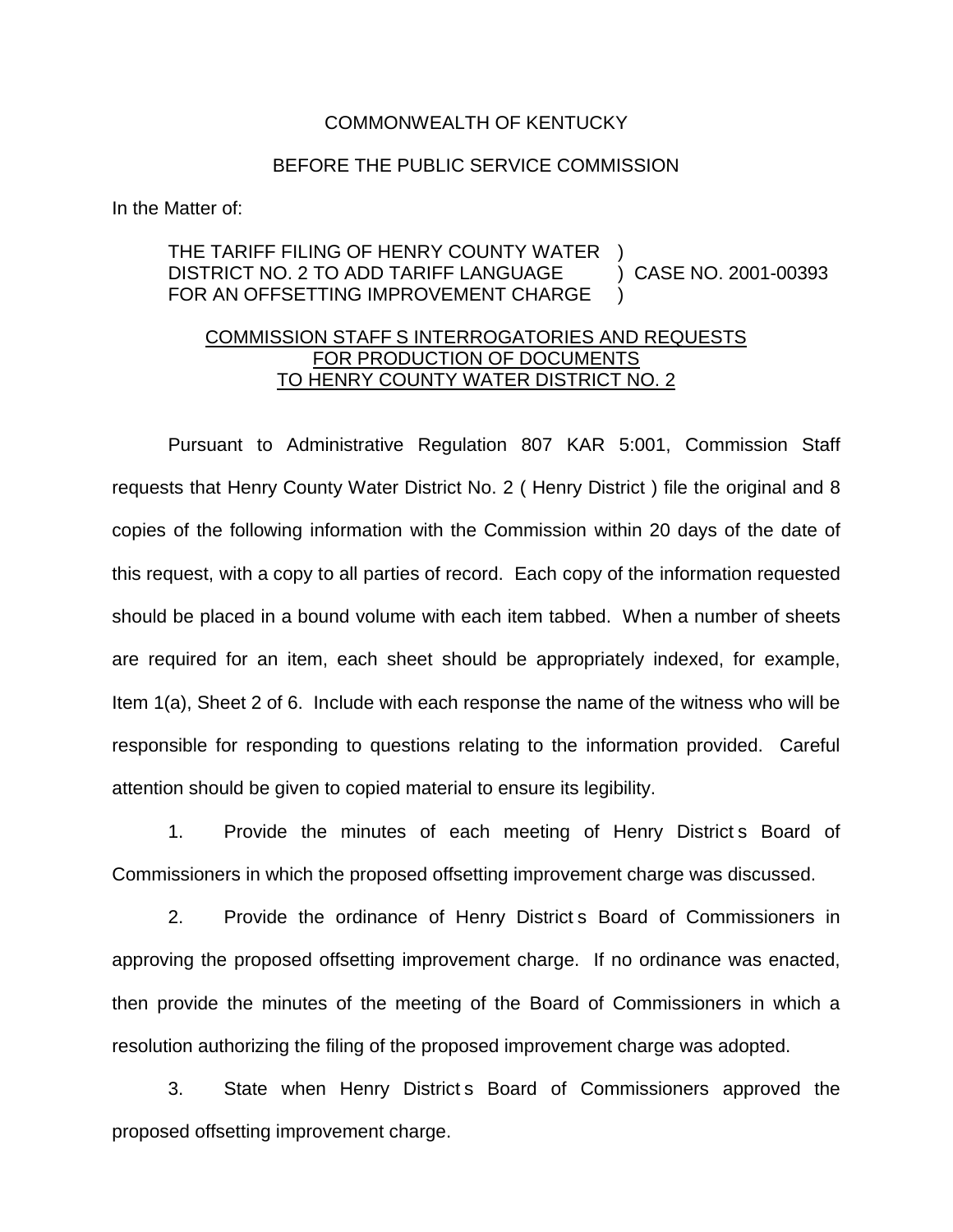4. Identify the persons who were involved in the preparation of the proposed offsetting improvement charge and state each person s position with Henry District.

5. Explain why the proposed offsetting improvement charge is necessary.

6. In his letter of November 2, 2001, D. Berry Baxter refers to an example that illustrates the engineering method used to evaluate and offset impact. This example was not included in the letter. Provide the example.

7. Provide a map of Henry District s territory that indicates the areas for which Henry District has certified water availability.

8. State why subdivisions for which Henry District has already certified water availability should not be assessed the proposed offsetting improvement charge.

9. Define unserved lot.

10. The proposed offsetting improvement charge rate schedule defines development as any proposed commercial or industrial use of land. Explain why the proposed charge will apply to owners of land tracts used for commercial or industrial purposes regardless of whether Henry District previously served the land tract while it will apply to the owners of other tracts of land only if the tract was previously unserved.

11. a. Define minimum daily water pressures.

b. Describe how minimum daily water pressure will be determined.

12. State the amount of the proposed offsetting improvement charge if the proposed charge were approved as of the date of this request. Show all calculations, state all assumptions, and provide all workpapers used in the calculation and development of this amount.

13. Explain why the proposed offsetting improvement charge rate schedule does not contain the current charge for one gallon per minute of peak flow.

-2-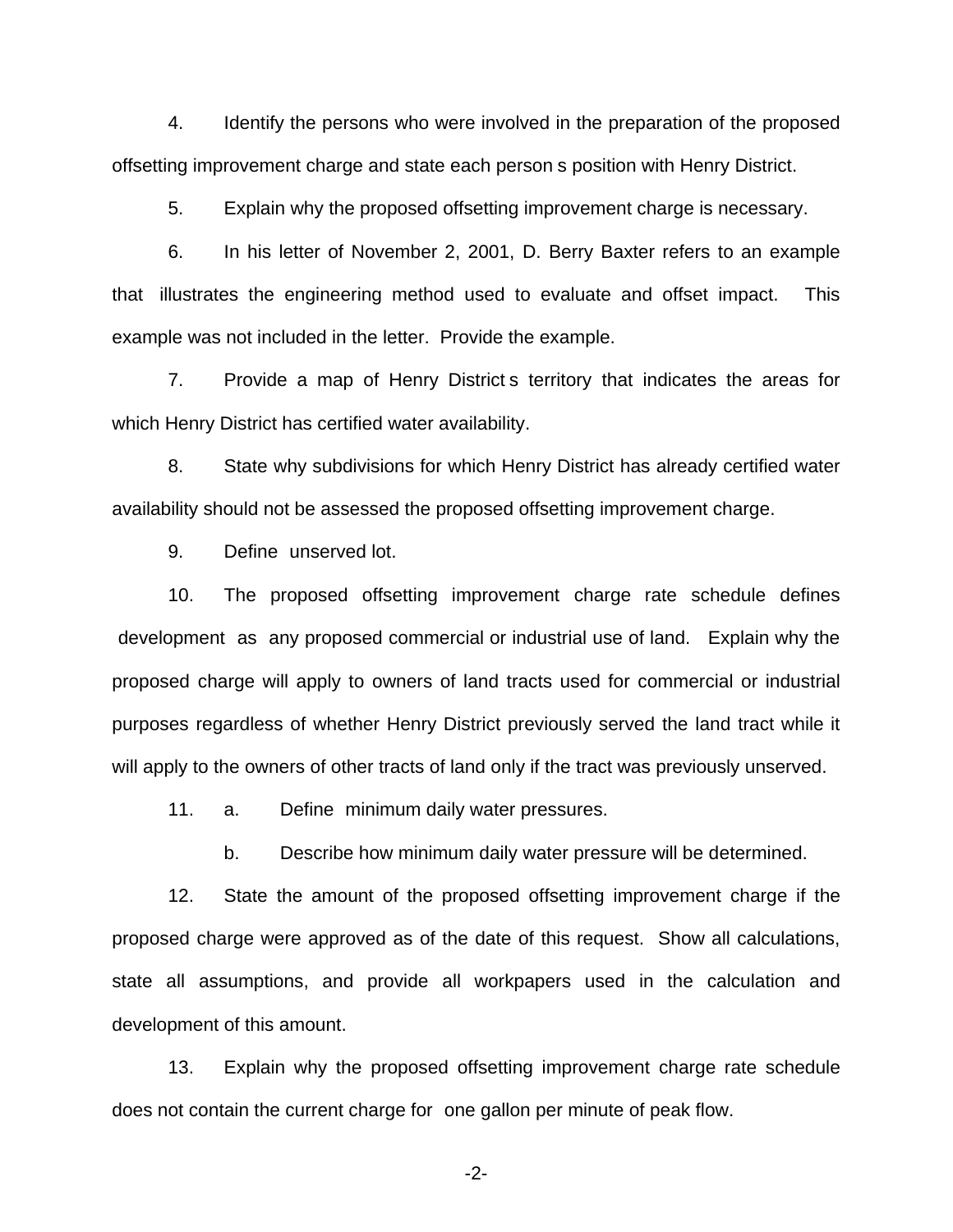14. The proposed offsetting improvement charge rate schedule states: The cost of these offsetting improvements, per unit of peak flow in gallons per minute, shall be calculated biennially by the District s accountant and engineer as the average cost per unit of peak flow resulting from all hydraulic improvement projects evaluated during the preceding four years.

a. Explain why the proposed offsetting improvement charge is recalculated biennially, not annually.

b. Define all hydraulic improvement projects evaluated. Does this category include projects that have not been constructed? If yes, describe how the cost of these evaluated improvement projects will be determined.

c. Explain why a 4-year period was used.

15. State whether Henry District, when completing its biennial review, intends to advise the Commission of the results of that review and revise the proposed offsetting improvement charge rate schedule to reflect those results.

16. Explain how Henry District determined that a residential development should be assessed a charge based upon one gallon per minute of peak flow per lot.

17. The proposed offsetting improvement charge rate schedule requires a specific engineering analysis of the peak flow of any commercial or industrial development.

a. Who performs this analysis?

b. Who assumes the cost for this analysis?

18. The proposed offsetting improvement charge rate schedule requires a Preliminary Hydraulic Analysis of each development to identify offsetting improvement projects.

-3-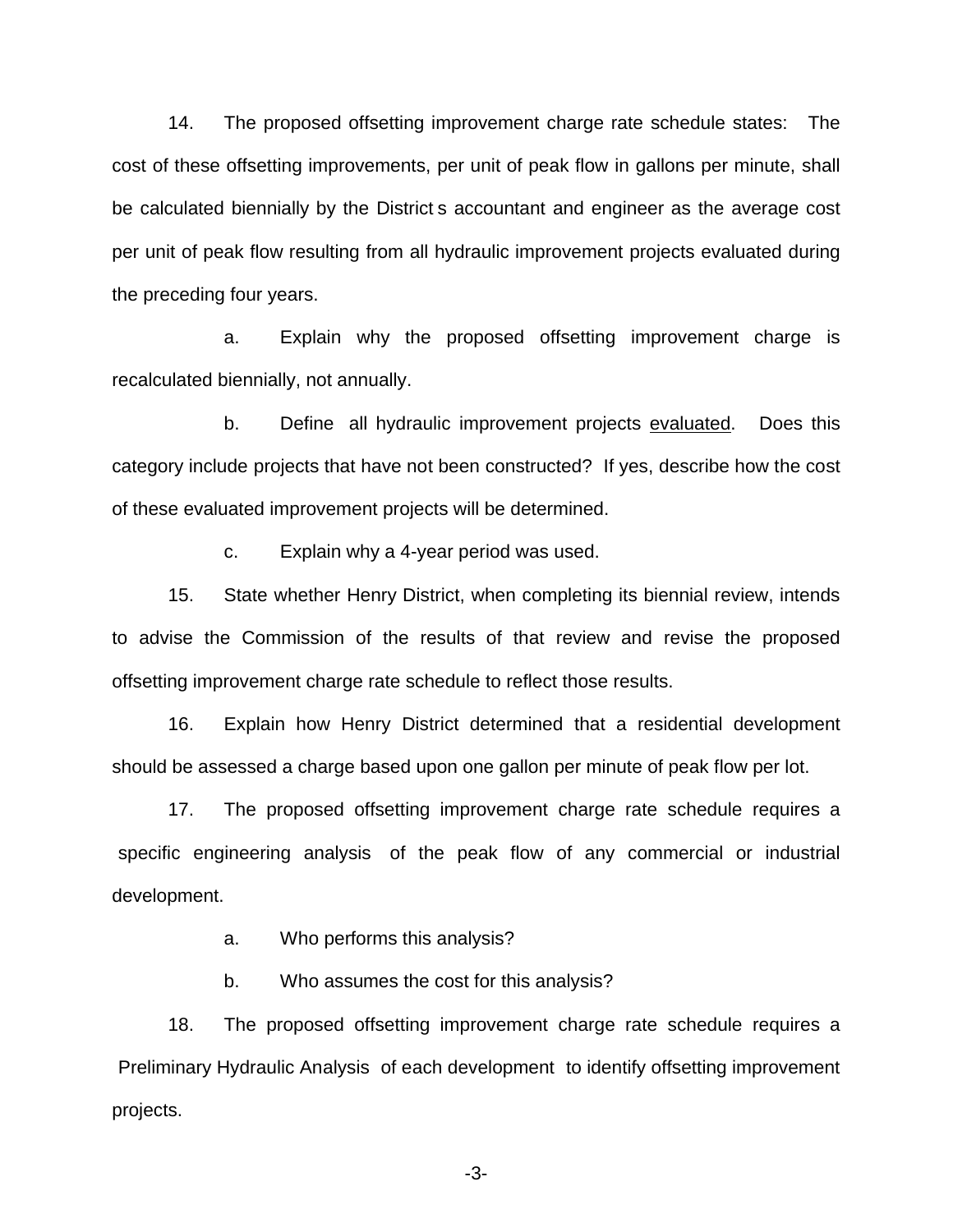a. Is this analysis different from the specific engineering analysis of the peak flow required of commercial and industrial developments?

b. Who performs this analysis?

c. Who bears the cost of this analysis?

19. The proposed offsetting improvement charge rate schedule states that the proceeds of the proposed charge shall be used only for water line improvement projects which improve hydraulic conditions in the distribution system.

a. State whether any proceeds from the proposed offsetting improvement charge may be used for additional water production or transmission improvements.

b. State whether any proceeds from the proposed offsetting improvement charge may be used for water storage facilities.

c. Describe the types of improvements included in water line improvement projects.

20. The proposed offsetting improvement charge rate schedule provides: The District shall not certify water availability on final plats until the Offsetting Improvement Charge for the entire subdivision has been received.

a. To whom is Henry District certifying water availability?

b. Explain why it is reasonable to refuse certification of the availability of water until payment of the proposed charge is made.

c. Explain why the required payment should not be required at a later date (e.g., connection of the development s distribution facilities to Henry District s facilities).

-4-